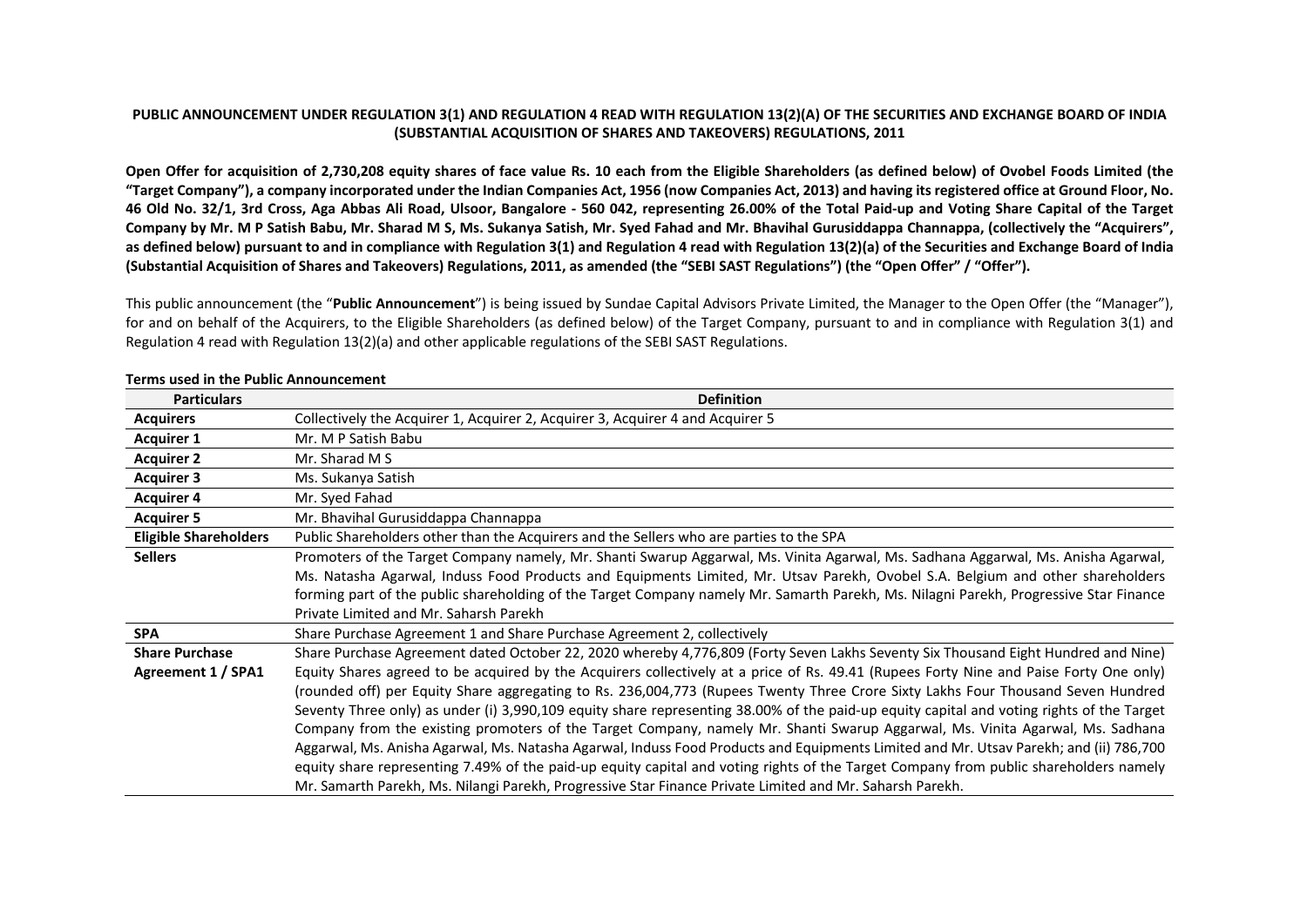| <b>Particulars</b>    | <b>Definition</b>                                                                                                                        |
|-----------------------|------------------------------------------------------------------------------------------------------------------------------------------|
| <b>Share Purchase</b> | Share Purchase Agreement dated October 22, 2020 whereby 1,484,691 (Fourteen Lakhs Eighty Four Thousand Six Hundred and Ninety One)       |
| Agreement 2 / SPA2    | Equity Shares agreed to be acquired by Mr. M P Satish Babu and Mr. Syed Fahad at a price of Rs. 49.41 (Rupees Forty Nine and Paise Forty |
|                       | One only) (rounded off) per Equity Share aggregating to Rs. 73,353,187 (Rupees Seven Crore Thirty Three Lakhs Fifty Three Thousand One   |
|                       | Hundred Eighty Seven only) from Ovobel S.A. Belgium                                                                                      |

### **1. Offer Details**

- **1.1 Size of the Offer**: 2,730,208 Equity Shares of face value Rs. 10 each representing 26.00% of the total paid-up and voting share capital of the Target Company.
- **1.2 Offer Price / Consideration (in Rs.)**: The Offer Price of Rs. 49.41 (Rupees Forty Nine and Paise Forty One only) per Equity Share is calculated in accordance with the Regulation 8(2) of the SEBI Regulations ("**Offer Price**"). The total funds required for implementation of the Offer (assuming full acceptance) for the acquisition of 2,730,208 Equity Shares at Rs. 49.41 per Equity Share is Rs. 134,899,577.28 (Rupees Thirteen Crore Forty Eight Lakh Ninety Nine Thousand Five Hundred Seventy Seven and Paise Twenty Eight Only).
- **1.3 Mode of payment**: The Offer Price is payable in "Cash" in accordance with Regulation 9(1)(a) of the SEBI SAST Regulations and the terms and conditions mentioned in this Public Announcement and to be set out in the Detailed Public Statement and Letter of Offer that are proposed to be issued in accordance with the SEBI SAST Regulations.
- **1.4 Type of Offer**: This will be a "Mandatory Offer" under the Regulation 3(1) and Regulation 4 read with Regulation 13(2)(a) of the SEBI Regulations. The Offer is not a conditional offer subject to minimum level of acceptances.

# **2. Transaction which has triggered the Open Offer obligation (Underlying Transaction)**

On October 22, 2020, the Acquirers have entered into (i) SPA1 to acquire 3,990,109 equity share representing 38.00% of the paid-up equity capital and voting rights of the Target Company at a price of Rs. 49.41 (Rupees Forty Nine and Paise Forty One only) (rounded off) per Equity Share from the existing promoters of the Target Company, namely Mr. Shanti Swarup Aggarwal, Ms. Vinita Agarwal, Ms. Sadhana Aggarwal, Ms. Anisha Agarwal, Ms. Natasha Agarwal, Induss Food Products and Equipments Limited and Mr. Utsav Parekh and 786,700 equity share representing 7.49% of the paid-up equity capital and voting rights of the Target Company at a price of Rs. 49.41 (Rupees Forty Nine and Paise Forty One only) (rounded off) per Equity Share from public shareholders namely Mr. Samarth Parekh, Ms. Nilangi Parekh, Progressive Star Finance Private Limited and Mr. Saharsh Parekh; and (ii) SPA2 to acquire 1,484,691 equity share representing 14.14% of the paid-up equity capital and voting rights of the Target Company at a price of Rs. 49.41 (Rupees Forty Nine and Paise Forty One only) (rounded off) per Equity Share from one of the existing promoters of the Target Company, namely Ovobel S.A., Belgium.

### **3. Details of the Acquirers**

**3.1** The details of the Acquirers are as under: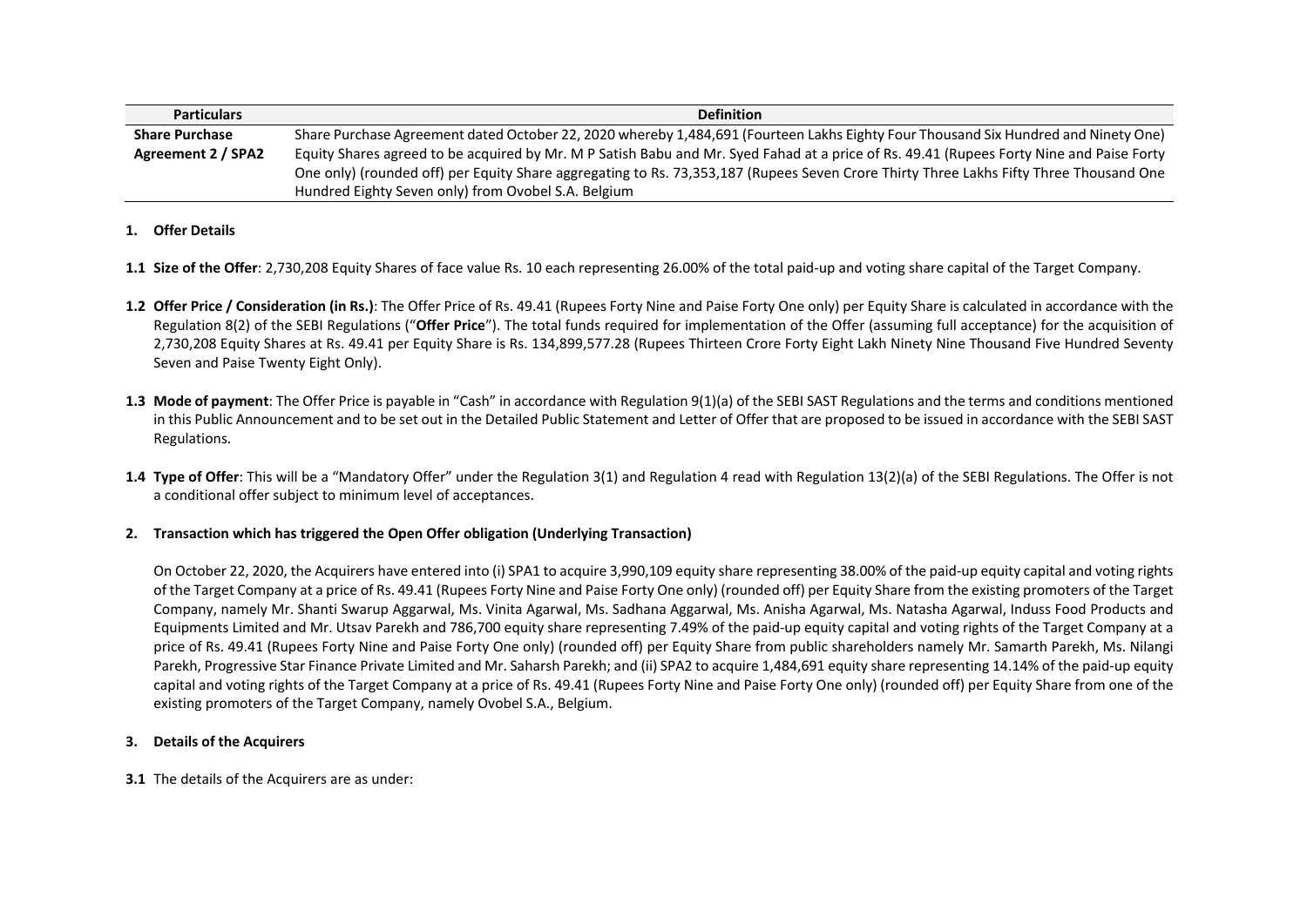| <b>Details</b> | <b>Name of the Acquirers</b>       | <b>Residential Address / Registered</b><br><b>Office / Principal place of business</b> | Names of<br>persons in<br>control /<br>promoters | Name of<br>the Group,<br>if any, to<br>which the<br><b>Acquirers</b> | <b>Pre Transaction</b><br>shareholding |                                    | Proposed shareholding after<br>the acquisition of shares<br>which triggered the Open<br>Offer (excluding the shares<br>tendered in the Open Offer) |                                    |
|----------------|------------------------------------|----------------------------------------------------------------------------------------|--------------------------------------------------|----------------------------------------------------------------------|----------------------------------------|------------------------------------|----------------------------------------------------------------------------------------------------------------------------------------------------|------------------------------------|
|                |                                    |                                                                                        |                                                  | belong to                                                            | Number of<br>equity<br>shares          | %age of total<br>voting<br>capital | Number of<br>equity<br>shares                                                                                                                      | %age of total<br>voting<br>capital |
| Acquirer 1     | M P Satish Babu                    | 83, 11th Main, 9th Cross,<br>No.<br>Saraswathipuram, Mysore - 570 009                  | N.A.                                             | Nil                                                                  | 64,800                                 | 0.62                               | 10,65,300                                                                                                                                          | 10.14%                             |
| Acquirer 2     | Sharad M S                         | No. 83, 11th Main, 9th Cross,<br>Saraswathipuram, Mysore - 570 009                     | N.A.                                             | Nil                                                                  | 600                                    | 0.01                               | 8,10,600                                                                                                                                           | 7.72%                              |
| Acquirer 3     | Sukanya Satish                     | 83, 11th Main, 9th Cross,<br>No.<br>Saraswathipuram, Mysore - 570 009                  | N.A.                                             | Nil                                                                  |                                        |                                    | 14,15,000                                                                                                                                          | 13.48%                             |
| Acquirer 4     | Syed Fahad                         | 3, 4th Main, Jayamahal<br>No.<br>Extension, Bangalore - 560 046                        | N.A.                                             | Nil                                                                  |                                        | $\overline{\phantom{a}}$           | 20,24,000                                                                                                                                          | 19.27%                             |
| Acquirer 5     | Bhavihal Gurusiddappa<br>Channappa | 135/A-35 9th Main Road, R.M.V.<br>Sadashivanagar,<br>Extension,<br>Bangalore - 560 080 | N.A.                                             | Nil                                                                  |                                        | $\overline{\phantom{a}}$           | 10,12,000                                                                                                                                          | 9.64%                              |
|                | Total $\rightarrow$                |                                                                                        |                                                  |                                                                      | 65,400                                 | 0.62                               | 6,326,900                                                                                                                                          | 60.25%                             |

**3.2** Any other interest in the Target Company: "Ashraya Farms", a Proprietorship firm owned by Mr. M P Satish Babu, has undertaken routine commercial transaction in the ordinary course of business with the Target Company, details of which are as under:

|                              |              |             | (Rs. In lakhs) |
|------------------------------|--------------|-------------|----------------|
| <b>Nature of transaction</b> | 2019-20      | 2018-19     | 2017-18        |
| Sale of eggs                 | 15,59,65,649 | 9,30,55,428 | 10,09,96,696   |

#### **3 Details of Selling Shareholder**

| Sr.<br>No. | Name of Seller         | Part of the<br>Promoter / | Details of shares / voting rights held by the selling<br>shareholders |       |                         | <b>Remarks</b> |                           |
|------------|------------------------|---------------------------|-----------------------------------------------------------------------|-------|-------------------------|----------------|---------------------------|
|            |                        | <b>Promoter</b>           | <b>Pre Transaction</b>                                                |       | <b>Post Transaction</b> |                |                           |
|            |                        | Group                     | <b>Number</b>                                                         | %     | <b>Number</b>           | %              |                           |
|            | Shanti Swarup Aggarwal | Yes                       | 772.409                                                               | 7.36% |                         |                | acquired by the<br>Shares |
|            | Vinita Agarwal         | Yes                       | 628.400                                                               | 5.98% |                         |                | Acquirers through SPA1    |
|            | Sadhana Aggarwal       | Yes                       | 325,100                                                               | 3.10% |                         |                |                           |
|            | Anisha Agarwal         | Yes                       | 186,800                                                               | 1.78% |                         |                |                           |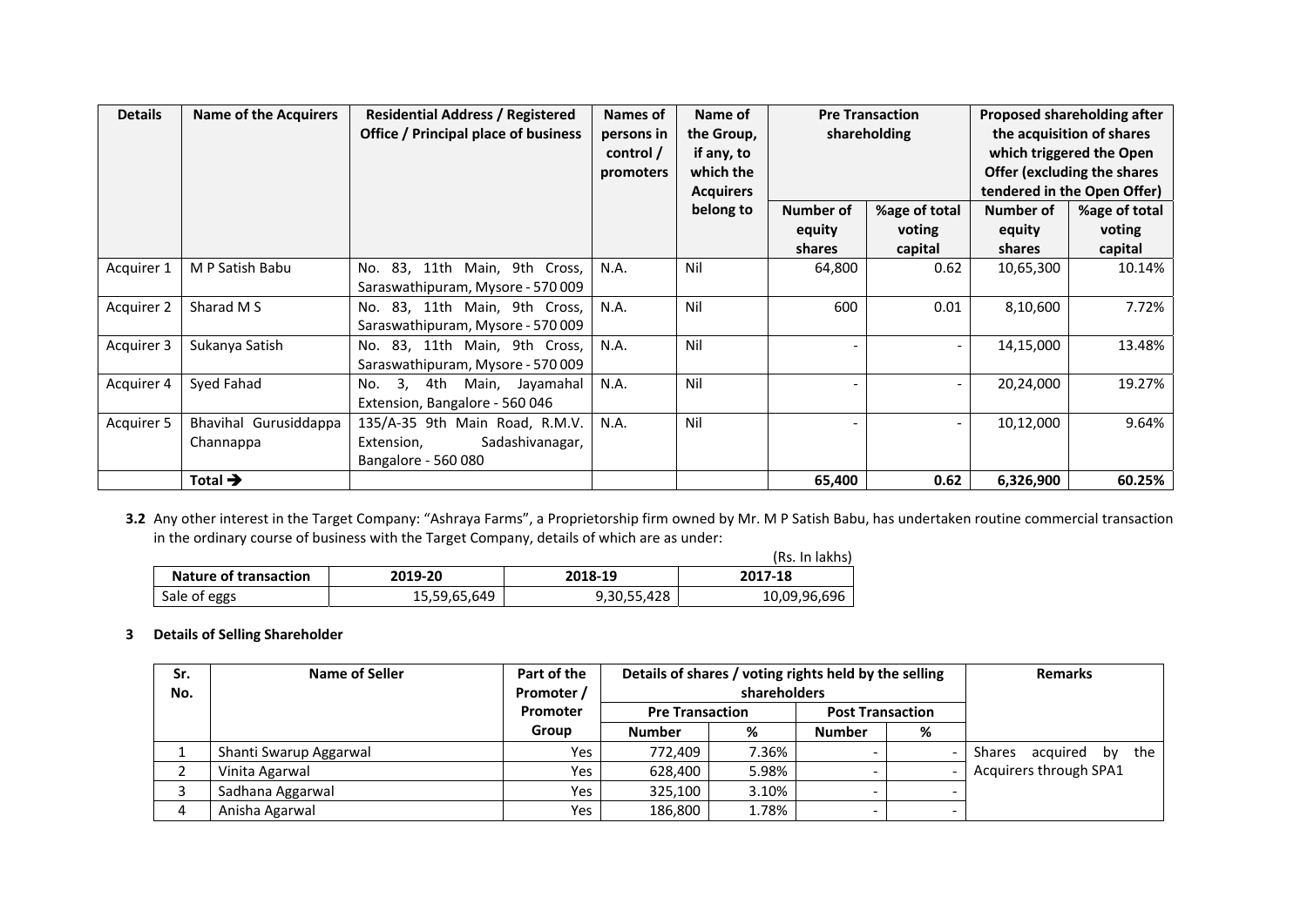| Sr.<br>No.     | <b>Name of Seller</b>                    | Part of the<br>Promoter / | Details of shares / voting rights held by the selling<br>shareholders |        |                              | <b>Remarks</b> |                                 |
|----------------|------------------------------------------|---------------------------|-----------------------------------------------------------------------|--------|------------------------------|----------------|---------------------------------|
|                |                                          | <b>Promoter</b>           | <b>Pre Transaction</b>                                                |        | <b>Post Transaction</b>      |                |                                 |
|                |                                          | Group                     | <b>Number</b>                                                         | %      | <b>Number</b>                | %              |                                 |
| 5.             | Natasha Agarwal                          | <b>Yes</b>                | 183,800                                                               | 1.75%  |                              |                |                                 |
| 6              | Induss Food Products And Equipments      | <b>Yes</b>                | 850,000                                                               | 8.09%  |                              |                |                                 |
|                | Limited                                  |                           |                                                                       |        |                              |                |                                 |
| $\overline{7}$ | Utsav Parekh                             | Yes                       | 1,043,600                                                             | 9.94%  | -                            |                |                                 |
|                | Sub total (A)                            |                           | 3,990,109                                                             | 38.00% |                              |                |                                 |
| 8              | Samarth Parekh                           | No                        | 250,000                                                               | 2.38%  | -                            |                |                                 |
| 9              | Nilangi Parekh                           | No                        | 245,700                                                               | 2.34%  |                              |                |                                 |
| 10             | Progressive Star Finance Private Limited | No.                       | 181,600                                                               | 1.73%  | $\qquad \qquad \blacksquare$ |                |                                 |
| 11             | Saharsh Parekh                           | No                        | 109,400                                                               | 1.04%  |                              |                |                                 |
|                | Sub total (B)                            |                           | 786,700                                                               | 7.49%  | ۰                            |                |                                 |
|                | Total for SPA1 $(A) + (B)$               |                           | 4,776,809                                                             | 45.49% |                              |                |                                 |
| 12             | Ovobel S.A. Belgium                      | <b>Yes</b>                | 1,484,691                                                             | 14.14% | $\overline{\phantom{0}}$     |                | acquired<br>the<br>Shares<br>by |
|                | <b>Total for SPA2</b>                    |                           | 1,484,691                                                             | 14.14% | ۰                            |                | Acquirers through SPA2          |
|                | <b>Grand Total SPA1 + SPA2</b>           |                           | 6,261,500                                                             | 59.63% | ۰                            | $\sim$         |                                 |

### **4 Details of Target Company**

Name : Ovobel Foods Limited CIN : L85110KA1993PLC013875 Registered Office : Ground Floor, No. 46 Old No. 32/1, 3rd Cross, Aga Abbas Ali Road, Ulsoor, Bangalore -560 042 Stock Exchange(s) where equity shares are listed : BSE Limited (Scrip code: 530741; Scrip ID: "OVOBELE")

#### **5 Other Details**

5.1 The Present issued, subscribed and paid up equity capital of the Target Company is Rs. 105,008,000 (Rupees Ten Crore Fifty Lakhs Eight Thousand) divided into 10,500,800 (Rupees Once Crore Five Lakhs Eight Hundred) equity shares of Rs. 10 each. There are no partly paid up shares in the Target Company. No fresh equity shares are proposed to be issued / allotted to the Acquirers during this Open Offer process.

*The Target Company has already filed a Scheme of Arrangement between the Target Company and its shareholders and creditors for reducing the Equity share capital of the Target Company by adjusting the amount outstanding against the advance paid as part of One Time Settlement ("OTS") between the Target Company and Karnataka State Industrial and Infrastructure Development Corporation Limited ("KSIIDC") and Ministry of Food Processing Industry ('MFPI'). An aggregate of*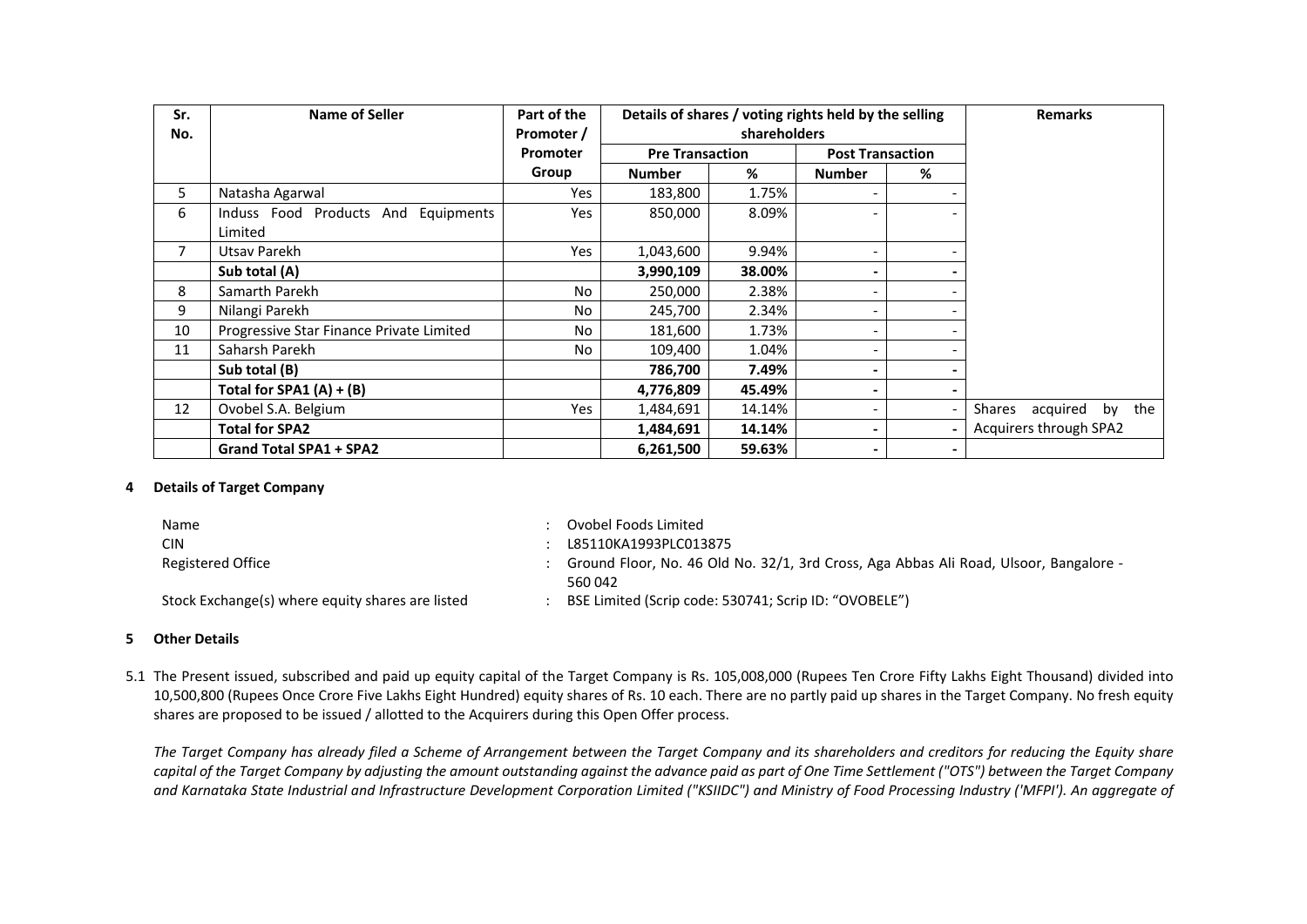*1,000,000 equity shares held in the name of KSIIDC shall be extinguished / cancelled through the Scheme of Arrangement. In this regard, the Target Company has received NOC from BSE and also shareholders approval through the NCLT convened general meeting.* 

*Hence, post approval for the reduction, the shares to be acquired by the Acquirers through the SPA will represent 65.90% of the paid-up and voting capital post cancellation of 1,000,000 Equity Shares.* 

*Further, 2,730,208 Equity Shares for which this Open Offer is given by the Acquirers represent 26.00% of the present paid-up and voting capital of the Target Company and 28.74% of the reduced capital post cancellation of 1,000,000 Equity Shares.*

- 5.2 A Detailed Public Statement containing other Offer related information will be published on or before October 29, 2020 in accordance with Regulation 14(3) of the SEBI Regulations. The DPS shall, inter alia, contain details of the Open Offer including detailed information on the Offer Price, the Acquirers, the Target Company, the background to the Open Offer, the statutory approvals required for the Open Offer, details of financial arrangements, and other terms and conditions pertaining to the Open Offer.
- 5.3 The Acquirers undertake that they are aware of and shall comply with all obligations under the SEBI SAST Regulations and have adequate financial resources to meet the Offer obligations.
- 5.4 The Offer is not conditional upon any minimum level of acceptance in terms of Regulation 19(1) of the SEBI SAST Regulations. This Public Announcement is not being issued pursuant to a competing offer in terms of Regulation 20 of the SEBI SAST Regulations.
- 5.5 In terms of Regulation 7(6) of the SEBI SAST Regulations, except the Acquirers and Sellers, all shareholders of the Target Company, can participate in the Offer.
- 5.6 After the completion of this Open Offer, the public shareholding in the Target Company may fall below the minimum public shareholding requirement as per Rule 19(2) and 19A of the SCRR read with Regulation 38 of the SEBI (Listing Obligations and Disclosure Requirements), 2015.

The Acquirers have given an undertaking that if pursuant to this Open Offer, the public shareholding in the Target Company falls below 25% of the Voting Rights / paid up Equity Share Capital, due to reason mentioned in this Clause, it will facilitate the Target Company to raise the level of public shareholding to the level as specified for continuous listing under the Securities Contracts (Regulation) Rules, 1957 and in accordance with such directions as may be issued by the Stock Exchange on which the Equity Shares of the Target Company are listed within a period of twelve (12) months from the date of completion of Open Offer. In terms of Regulation 7(5) of the SEBI SAST Regulations, the Acquirers have further undertaken that if the shareholding of the Promoter and Promoter Group (including Acquirers ) is more than 75% of the Voting Rights / paid up Equity Share Capital of the Target Company pursuant to the present Offer, it will not make any voluntary delisting offer under the Securities and Exchange Board of India (Delisting of Equity Shares) Regulations, 2009, unless a period of twelve months has elapsed from the date of the completion of the Offer Period.

Further, the compliance with respect to the minimum public shareholding shall be undertaken by the Acquirers, individually or collectively, in such manner and timelines as prescribed under applicable law.